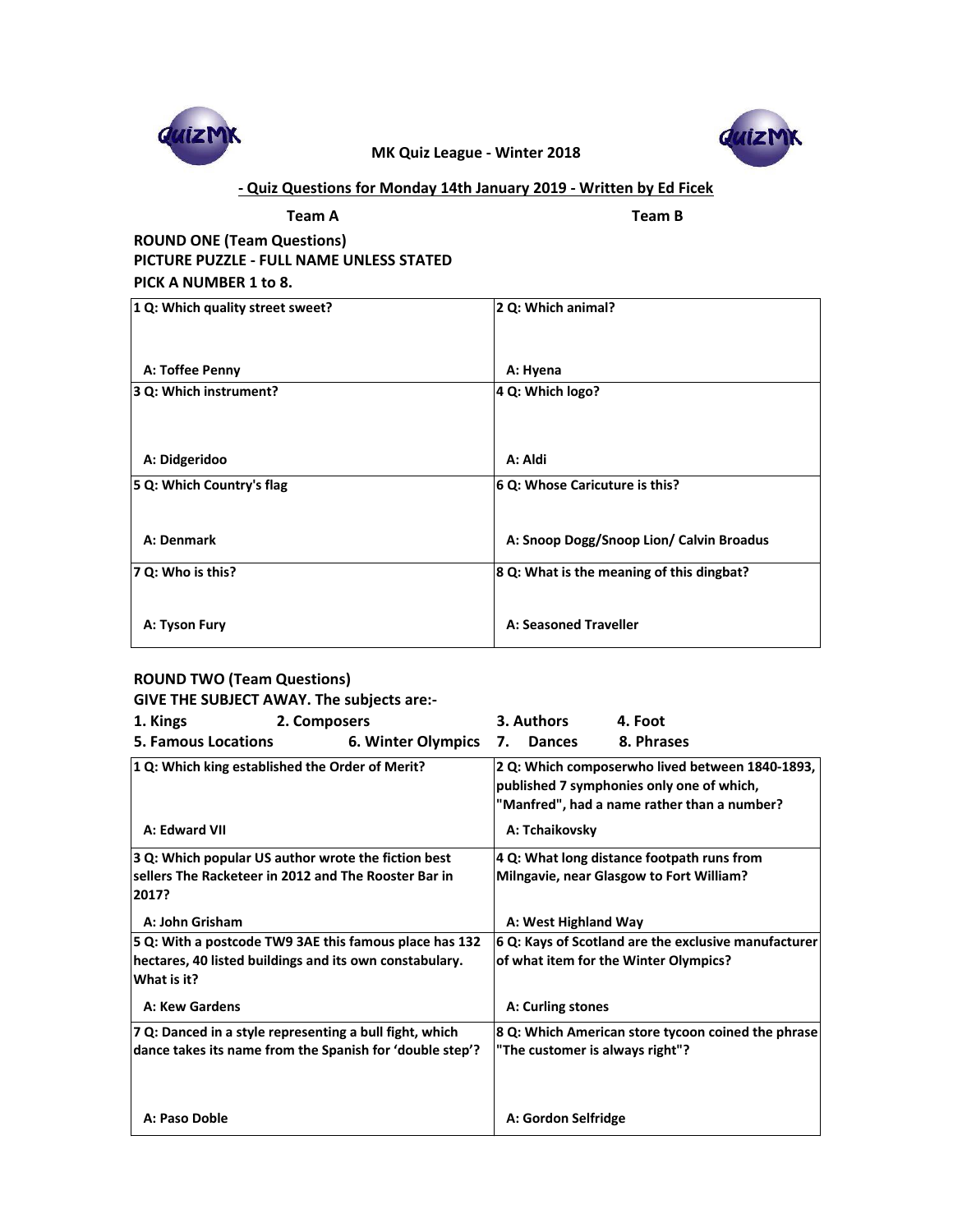**The Categories are:-**

**1 & 2 Animals 3 & 4 Song Openers**

**5 & 6 Africa 7 & 8 Football Grounds**

| 1 Q: Which animal's name translates to "No Water" in native<br><b>Aboriginal?</b> | 2 Q: Which animal's name translates to "Earth Pig" in<br>Inative Afrikaan |
|-----------------------------------------------------------------------------------|---------------------------------------------------------------------------|
|                                                                                   |                                                                           |
| A: Koala                                                                          | A: Aardvark                                                               |
| 3 Q: Which song opens with "She was more like a beauty                            | 4 Q: Which song begins "Tommy used to work on the                         |
| queen from a movie scene"?                                                        | docks"?                                                                   |
| A: Billie Jean                                                                    | A: Livin' On A Prayer                                                     |
| 5 Q: Two African countries have capital cities that start with                    | 6 Q: Two African countries have capital Cities that                       |
| the letter 'Y'. Name either country.                                              | start with the letter 'T'. Name either country.                           |
| A: Cameroon (Yaounde), Cote D'Ivoire/Ivory Coast                                  | A: Tunisia (Tunis), Libya (Tripoli)                                       |
| 7 Q: Which Football team play at Elland Road?                                     | 8 Q: Which Football team play at Bramall Lane                             |
| A: Leeds United                                                                   | <b>A: Sheffield United</b>                                                |
|                                                                                   |                                                                           |
| <b>ROUND FOUR (Team Questions)</b><br><b>BLOCKBUSTERS ROUND: The Letters are</b>  |                                                                           |
| <b>1. BOR</b><br>$2. \overline{2}$<br><b>3. UU</b><br>5.DAA<br>4.TBA              | 6. EOTT<br>7. NGGYU<br><b>8. IML</b>                                      |
| PICK A NUMBER 1 to 8.                                                             |                                                                           |

**Team A Team B ROUND THREE (Individual Questions) (Jokers to be used, each team to nominate one player.) Team A to Answer First - Quiz Questions for Monday 14th January 2019 - Written by Ed Ficek**

| 1 Q: The first ten amendments to the US Constitution are | 2 Q: Robert Newton, Tim Curry, Eddie Izzard and           |
|----------------------------------------------------------|-----------------------------------------------------------|
| known collectively as what?                              | <b>Orson Welles have all portrayed which character on</b> |

|                                                                                                                    | on wenes nave an portrayea which charact               |
|--------------------------------------------------------------------------------------------------------------------|--------------------------------------------------------|
|                                                                                                                    | film?                                                  |
| A: Bill of Rights                                                                                                  | A: Long John Silver                                    |
| 3 Q: In Terry Pratchett's Discworld series, Mustrum Ridcully is $ 4$ Q: Margaret Atwood has been nominated for the |                                                        |
| Archchancellor of which academic institution?                                                                      | Booker Prize 5 times. For which book did she finally   |
|                                                                                                                    | win, in 2000?                                          |
| <b>A: Unseen University</b>                                                                                        | <b>A: The Blind Assassin</b>                           |
| 5 Q: Which optician business (now part of Boots Opticians)                                                         | 6 Q: Which 1982 hit single by Survivor was used as     |
| was founded in 1750? In the 1990s it used Burt Reynolds in a                                                       | the theme tune for the film Rocky III?                 |
| series of TV ads to popularize its brand.                                                                          |                                                        |
| <b>A: Dollond and Aitchison</b>                                                                                    | A: Eye of the Tiger                                    |
| 7 Q: "We're no strangers to love. You know the rules and so                                                        | 8 Q: Which title connects singles released by Dr Alban |
| do I", are the opening lines of which 1990s song?                                                                  | (1992), Talk Talk (1984) and Bon Jovi (2000)?          |
|                                                                                                                    |                                                        |
| A: Never Gonna Give You Up                                                                                         | A: It'S My Life                                        |



**MK Quiz League - Winter 2018**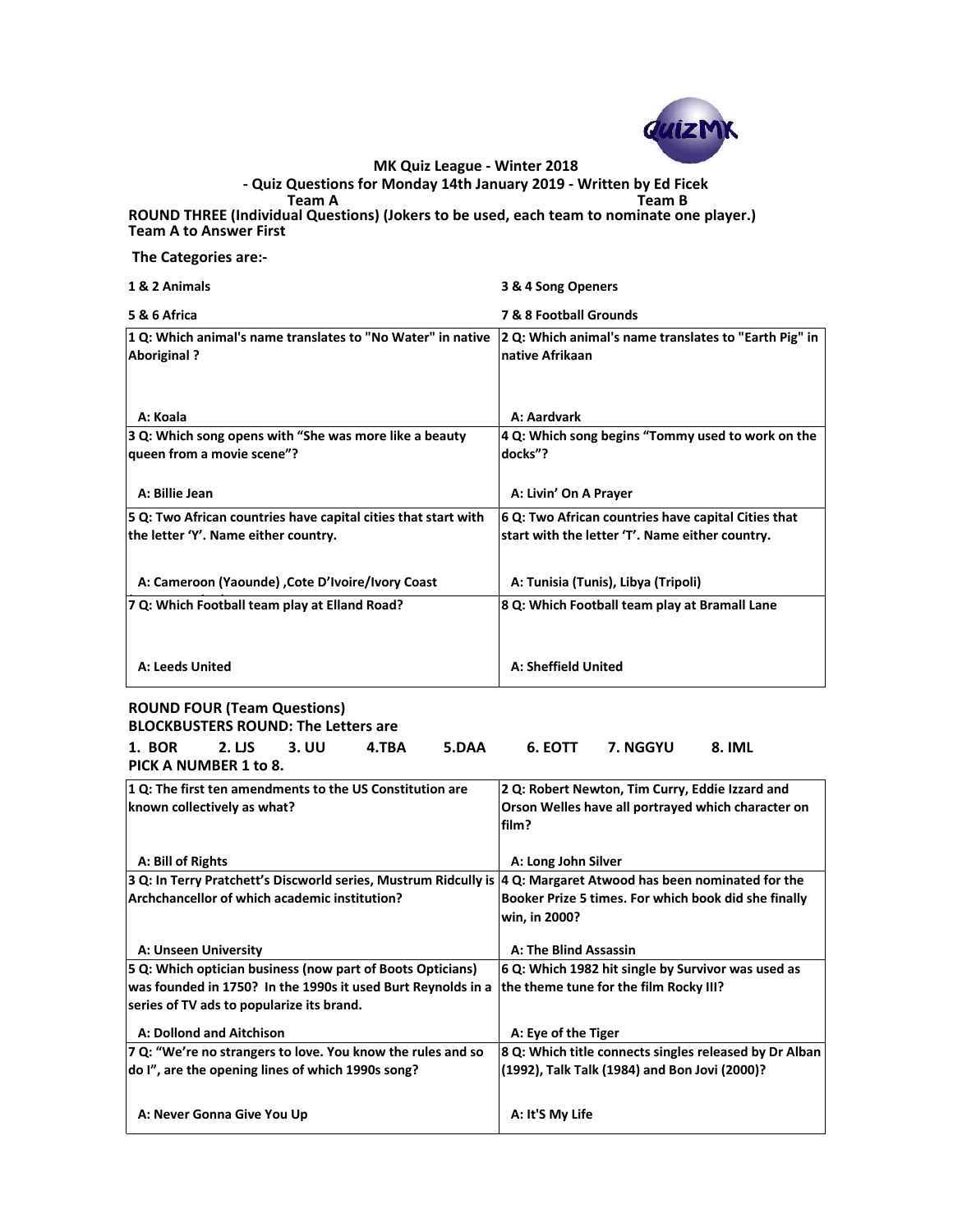| PICK A NUMBER 1 to 8.                   |      |
|-----------------------------------------|------|
| <b>THEME ROUND. This weeks theme is</b> | 2018 |
| <b>ROUND FIVE (Team Questions)</b>      |      |

| 1 Q: Which newspaper was "banned" by Virgin trains in<br>January 2018?                                                                     | 2 Q: Geoffrey the giraffe was the logo of which<br>company that disappeared from our high streets in<br><b>April 2018?</b>                                                   |
|--------------------------------------------------------------------------------------------------------------------------------------------|------------------------------------------------------------------------------------------------------------------------------------------------------------------------------|
| A: Daily Mail                                                                                                                              | A: Toys R Us                                                                                                                                                                 |
| 3 Q: Sales of which item of men's clothing increased by<br>35% after being worn by England's manager at the 2018<br><b>FIFA World Cup?</b> | 4 Q: Which female artist was nominated for five<br><b>BRIT awards in 2018 eventually winning two?</b>                                                                        |
| A: Waistcoats                                                                                                                              | A: Dua Lupa                                                                                                                                                                  |
| 5 Q: Which UK mobile phone network was down for a<br>whole day in December leaving thousands of customers<br>without internet access?      | 6 Q: Which artist was responsible for the self-<br>destruction of a print of his work moments after it<br>had been sold for £1,042,000 at a Sotheby's<br>auction in October? |
| A: 02                                                                                                                                      | A: Banksy (Girl with Balloon).                                                                                                                                               |
| 7 Q: Who was the winner of mens football Ballon d'Or in<br>2018, breaking Lionel Messi's & Cristiano Ronaldo's 10<br>year reign?           | 8 Q: Who was the winner of the BBC's Team Sports<br>Personality of the year for 2018?                                                                                        |
| A: Luca Modric                                                                                                                             | A: England Netball team                                                                                                                                                      |

**Team A Team B - Quiz Questions for Monday 14th January 2019 - Written by Ed Ficek**

| <b>ROUND SIX ( TEAM QUESTIONS )</b> |  |
|-------------------------------------|--|
|                                     |  |

**THEME ROUND. This weeks theme is Logos PICK A NUMBER 1 to 8. 1 Q: Versace the Italian designer uses the head of which Greek mythological creature in its logo? 2 Q: Amnesty International use a candle wrapped in what for their logo?** A: Medusa **A: Medusa** A: Medusa **A: Barbed wire 3 Q: The logo of which film company features a boy 4 Q: Who designed the original Blue Peter ship logo** 

| 3 Q. The logo of which him company reatures a boy<br>fishing from a crescent moon?               | $\mathbf{u}$ $\mathbf{Q}$ . Write designed the original blue fetti ship logo $\mathbf{u}$<br>for the children's TV programme?   |
|--------------------------------------------------------------------------------------------------|---------------------------------------------------------------------------------------------------------------------------------|
| <b>A: Dreamworks</b>                                                                             | A: Tony Hart                                                                                                                    |
| 5 Q: Which Italian car maker's logo features a serpent<br>and a red cross on a white background? | 6 Q: Which colour is in the top right hand corner of<br>the Microsoft logo?                                                     |
| A: Alfa Romeo                                                                                    | A: Green                                                                                                                        |
| 7 Q: The book keeper Frank Mason Robinson created the<br>logo for which drink?                   | 8 Q: In 2016, which company reverted to its clover<br>leaf logo, originally designed in 1968, as part of a<br>national rebrand? |
| A: Coca Cola                                                                                     | A: The Co-op (accept the Co-operative)                                                                                          |



**MK Quiz League - Winter 2018**

**HALF TIME!**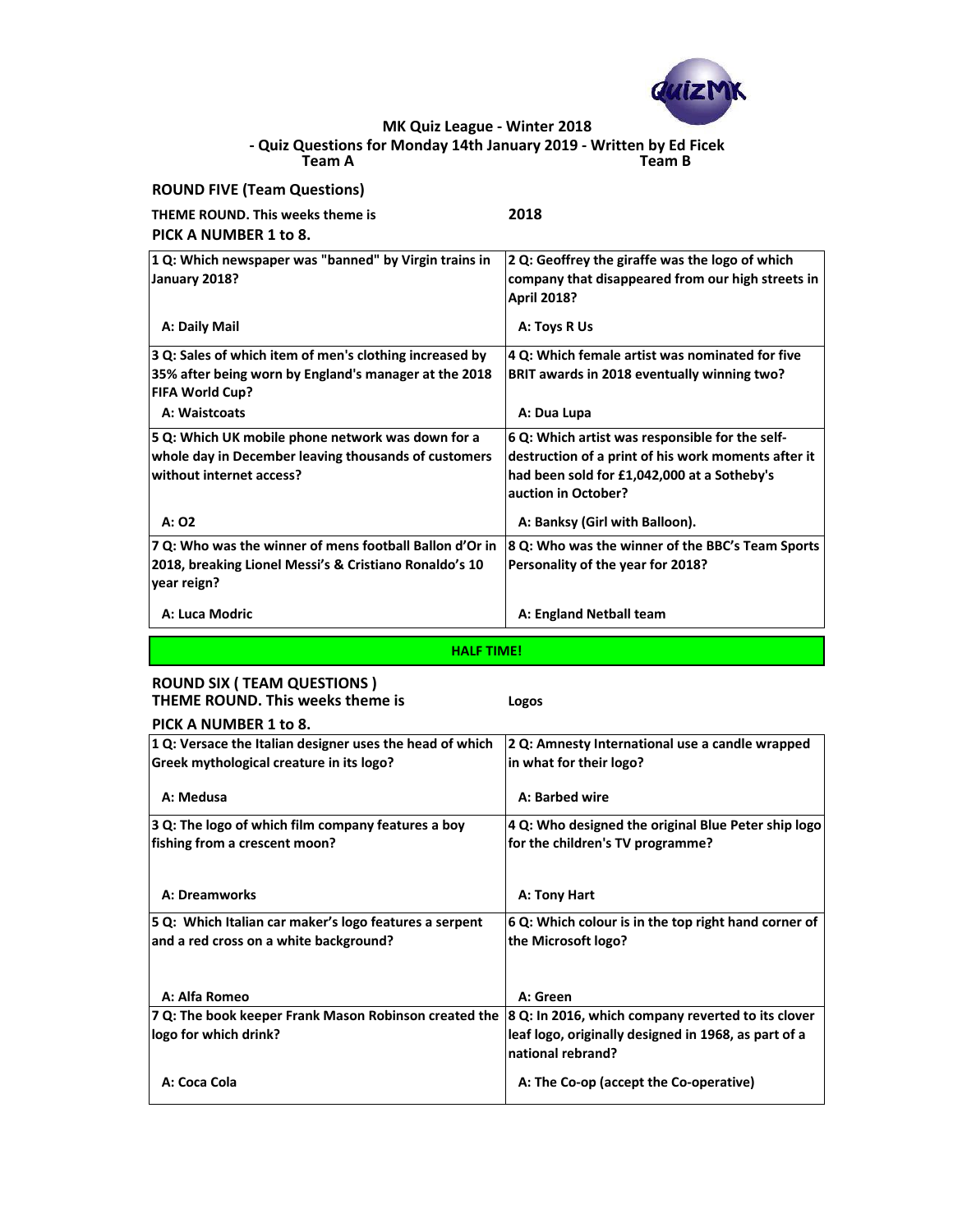# **ROUND EIGHT (Individual Questions) (Jokers to be used, each team to nominate one player.)**

| <b>MK Quiz League - Winter 2018</b>                                       |                                                                                              |
|---------------------------------------------------------------------------|----------------------------------------------------------------------------------------------|
| - Quiz Questions for Monday 14th January 2019 - Written by Ed Ficek       |                                                                                              |
| <b>Team A</b>                                                             | <b>Team B</b>                                                                                |
| <b>ROUND SEVEN (Team Questions)</b>                                       |                                                                                              |
| PICK A LETTER. Surnames only for individuals : The letters are            |                                                                                              |
| 5. L 6. B 7. S<br>4. M<br>1. C<br>2. 0<br>3. J                            | 8. M(ii)                                                                                     |
| PICK A NUMBER 1 to 8.                                                     |                                                                                              |
| 1 Q: At 5267m, the deepest part of the Mediterranean Sea shares           | 2 Q: Who in 2007, became the first woman to                                                  |
| its name with which Greek nymph and also a type of song?                  | commentate on a Premier League football game                                                 |
|                                                                           | for Match of the Day?                                                                        |
| A: Calypso                                                                | A: Jacqui Oatley                                                                             |
| 3 Q: Who is the last remaining original investor on Dragon's Den?         | $ 4 Q$ : In computing, audio and video equipment for what<br>does the "M" in HDMI stand for? |
| A: Peter Jones                                                            | A: Multimedia (High Definition Multimedia Interface)                                         |
| 5 Q: What is the name of the character played by Tom Hanks in the         | $\vert$ 6 Q: In what game are two packs used, with cards                                     |
| movies "The Da Vinci Code" and "Angels and Demons"?                       | numbered two to six having been removed before the<br>start of the game?                     |
| A: Robert Langdon.                                                        | A: Bezique                                                                                   |
| 7 Q: What were 'targes', used by Scottish soldiers in the Middle<br>Ages? | 8 Q: Of which country did Dr Hastings Banda become the<br>first President in 1966?           |
| A: Shields                                                                | A: Malawi                                                                                    |

# **Team A to Answer First**

| The Categories are:-                                          |                                                    |
|---------------------------------------------------------------|----------------------------------------------------|
| 1 & 2 Borders                                                 | 3 & 4 Artists                                      |
| 5 & 6 Rugby Union                                             | <b>7 &amp; 8 Chemical Symbols</b>                  |
| 1 Q: How Many Countries physical land borders (not maritime - | 2 Q: How Many Countries physical land borders (not |
| <b>water) with Greece?</b>                                    | maritime - water) with Romania? (Amended)          |

| A: 4 - Albania, Bulgaria, Macedonia and Turkey                                                                 | A: 5 - Bulgaria, Hungary, Moldova, Serbia and Ukraine                                                  |
|----------------------------------------------------------------------------------------------------------------|--------------------------------------------------------------------------------------------------------|
| 3 Q: Which artist painted, "A Wheatfield with Cypresses" in 1889<br>and "Long Grass with Butterflies" in 1890? | 4 Q: Which artist painted, "At the Theatre" in 1876 and<br>"The Skiff" in 1875?                        |
| A: Vincent Van Gogh                                                                                            | A: Pierre-Auguste Renoir                                                                               |
| 5 Q: Which team were the 2015-16 Premiership champions after<br>winning the Final 28-20 at Twickenham?         | 6 Q: Which team were the 2016-17 Premiership<br>champions after winning the Final 23-20 at Twickenham? |
| A: Saracens                                                                                                    | A: Exeter Chiefs (Accept Exeter)                                                                       |
| 7 Q: If you wrote down the chemical symbols for Titanium and                                                   | 8 Q: If you wrote down the chemical symbols for Copper                                                 |
| Sodium, which girl's name would you have spelled out?                                                          | and Barium, which island name would you have spelled<br>lout?                                          |
| A: Tina                                                                                                        | A: Cuba                                                                                                |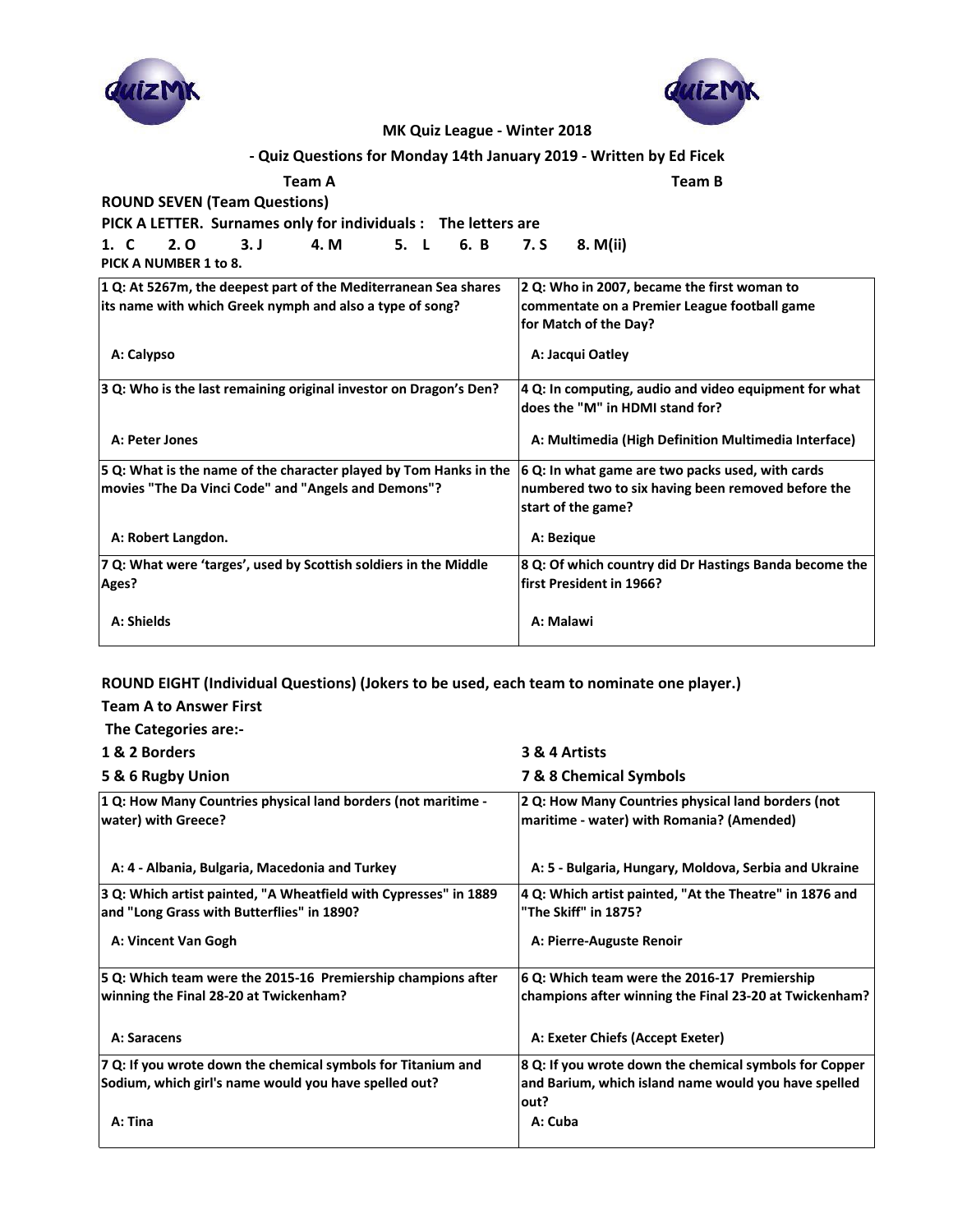| 1 Q: Russian composer Sergei Prokofiev wrote a 4-act<br>ballet based on which Shakespeare play?       | 2 Q: In which Italian city is Romeo & Juliet set?              |  |  |
|-------------------------------------------------------------------------------------------------------|----------------------------------------------------------------|--|--|
| A: Romeo & Juliet                                                                                     | A: Verona                                                      |  |  |
| 3 Q: Two Gentlemen also featured in which film of                                                     | 4 Q: In which Shakespeare play does Launcelot                  |  |  |
| (1999) in which Judi Dench played Queen Elizabeth I?                                                  | Gobbo appear?                                                  |  |  |
| A: Shakespeare in Love                                                                                | A: The Merchant of Venice                                      |  |  |
| 5 Q: What do the Waterman company of New York                                                         | 6 Q: Water, water everywhere, nor any drop to                  |  |  |
| manufacture?                                                                                          | drink is a famous line from which poem by Samuel<br>Coleridge? |  |  |
| A: Pens                                                                                               | A: The Rime of the Ancient Mariner                             |  |  |
| 7 Q: International water polo is played over 4 periods of 8 Q: The chemical compound "Heavy Water" is |                                                                |  |  |
| how many minutes each?                                                                                | better known by which scientific name?                         |  |  |
| A: 8 minutes                                                                                          | A: Deuterium Oxide (D2O)                                       |  |  |

#### **ROUND TEN (Team Questions)**

|                                       | MK Quiz League - Winter 2018                                        |
|---------------------------------------|---------------------------------------------------------------------|
|                                       | - Quiz Questions for Monday 14th January 2019 - Written by Ed Ficek |
| <b>Team A</b>                         | <b>Team B</b>                                                       |
| <b>ROUND NINE (Team Questions)</b>    |                                                                     |
| Half and Half - Q1 - Q4 - Shakespeare | $Q5 - Q8 - Water$                                                   |
| PICK A NUMBER 1 to 8.                 |                                                                     |

| ROUND TEN (Team Questions) |                                                                                                             |          |                                          |                                       |
|----------------------------|-------------------------------------------------------------------------------------------------------------|----------|------------------------------------------|---------------------------------------|
|                            | <b>GIVE THE SUBJECT AWAY. The subjects are:-</b>                                                            |          |                                          |                                       |
| 1. Instruments             | 2. Explorers                                                                                                | 3. Fruit |                                          | 4. Musicals                           |
| 5. Islands                 | <b>6. Which Decade</b>                                                                                      | 7.       | <b>Science</b>                           | 8. Golf                               |
|                            | 1 Q: Andres Segovia is famous for playing which musical $ 2 Q$ : Which explorer was knighted by Elizabeth I |          |                                          |                                       |
| linstrument?               |                                                                                                             |          |                                          | and executed on the order of James I? |
|                            |                                                                                                             |          | $A = 141$ . Let $A = 1111$ . Let $A = 1$ |                                       |

| A: Guitar                                                                            | A: Walter Raleigh                                                         |  |
|--------------------------------------------------------------------------------------|---------------------------------------------------------------------------|--|
| 3 Q: Which fruit is commonly found at the centre of a<br><b>Sussex Pond pudding?</b> | 4 Q: The musical "Daddy Cool" featured the music<br>of which disco group? |  |
|                                                                                      |                                                                           |  |
| A: A Whole Lemon                                                                     | A: Boney M                                                                |  |
| 5 Q: Between which two nations are the Diomede                                       | 6 Q: In which decade were L plates for learner                            |  |
| <b>Islands located?</b>                                                              | drivers made compulsory?                                                  |  |
| A: Russia and the USA.                                                               | A: 1930s (1935)                                                           |  |
| 7 Q: What gas is added to a packet of crisps to keep                                 | 8 Q: Which golfer has won more points than any                            |  |
| them fresh?                                                                          | other player in the history of the Ryder Cup?                             |  |
| A: Nitrogen                                                                          | A: Sergio Garcia                                                          |  |